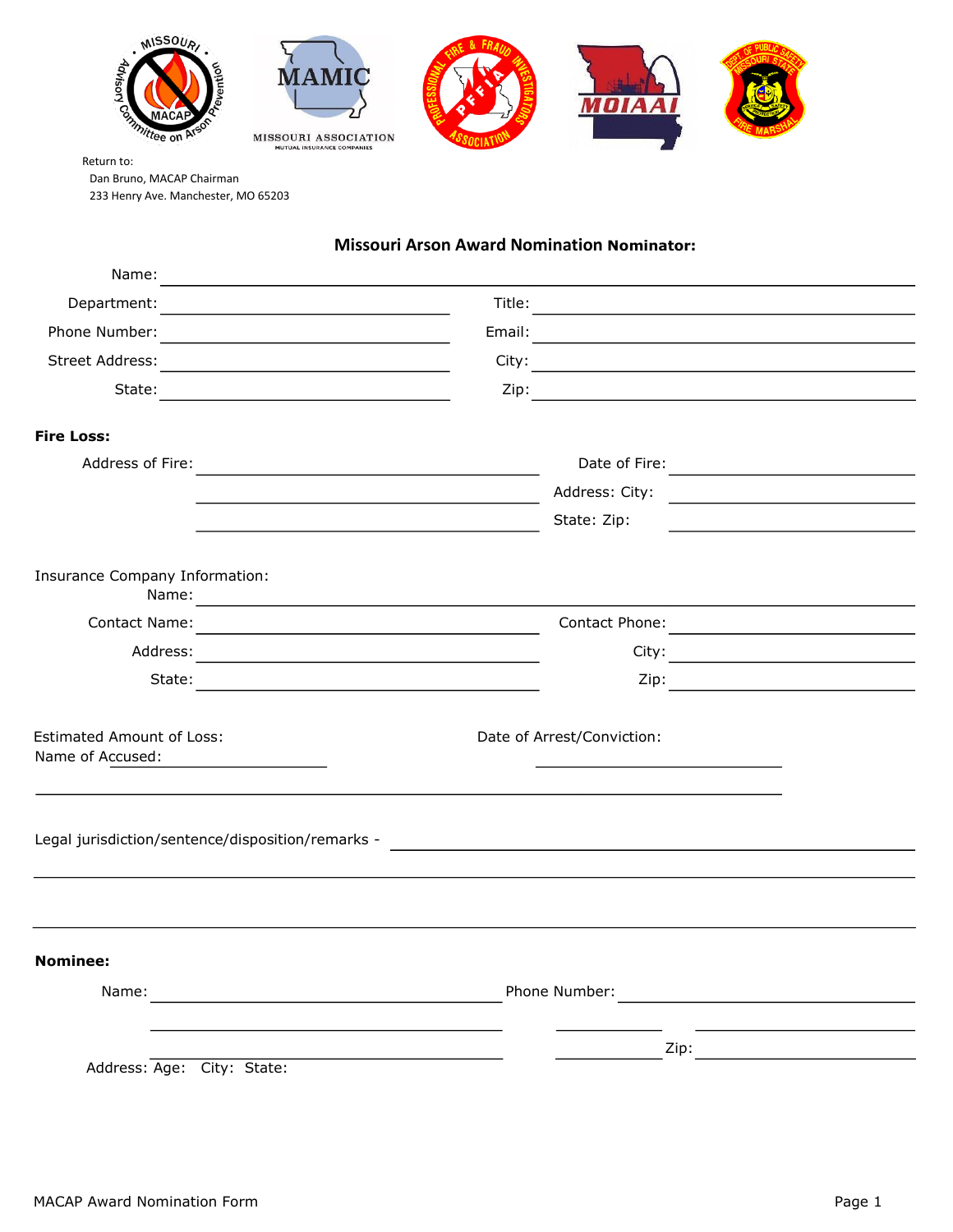| <b>Special Information:</b>                                                                         |         |         |                      |
|-----------------------------------------------------------------------------------------------------|---------|---------|----------------------|
| Did the nominee volunteer this information?                                                         | Yes     | No      |                      |
| Was the nominee involved in this crime as a participant?                                            | Yes     | No      |                      |
| Did the nominee agree to testify?                                                                   | Yes     | No      |                      |
|                                                                                                     | Yes     | No      |                      |
|                                                                                                     |         | If Yes: | Grand Jury           |
|                                                                                                     |         |         | Preliminary Hearings |
|                                                                                                     |         |         | Trial                |
|                                                                                                     |         |         |                      |
| Was the nominee's life placed in jeopardy?                                                          | Yes     | No      |                      |
| If so, how?                                                                                         |         |         |                      |
|                                                                                                     |         |         |                      |
|                                                                                                     |         |         |                      |
| Was the nominee willing to assist in the investigation?                                             | Yes     | No      |                      |
| If so, how?                                                                                         |         |         |                      |
| Gave statement                                                                                      | Yes     | No      |                      |
| Involved in undercover contact                                                                      | Yes     | No      |                      |
| Taped conversation(s)                                                                               | Yes     | No      |                      |
| Produced physical evidence                                                                          | Yes     | No      |                      |
| Other assistance                                                                                    | Yes     | No      |                      |
| If yes, explain                                                                                     |         |         |                      |
| Did the nominee testify?                                                                            |         |         |                      |
|                                                                                                     |         |         |                      |
| Did the nominee's information and/or assistance result in:                                          | Yes     | No      |                      |
| Denial of fraud claim                                                                               | Yes     | No      |                      |
| Arrest and/or indictment                                                                            | Yes     | No      |                      |
| Identification of additional suspects                                                               | Yes     | No      |                      |
| Confessions                                                                                         | Yes     | No      |                      |
| Were any hardships placed on the nominee as a result of coming<br>forward with information?         | Yes $ $ | No      |                      |
| If yes, explain briefly                                                                             |         |         |                      |
|                                                                                                     |         |         |                      |
|                                                                                                     |         |         |                      |
| Did the nominee come forward as a result of involvement in any plea bargain arrangement related to: |         |         |                      |
| This crime act                                                                                      | Yes     |         | No                   |
| Unrelated criminal acts committed by nominee                                                        | Yes     |         | No                   |
| If yes, briefly explain agreement:                                                                  |         |         |                      |
|                                                                                                     |         |         |                      |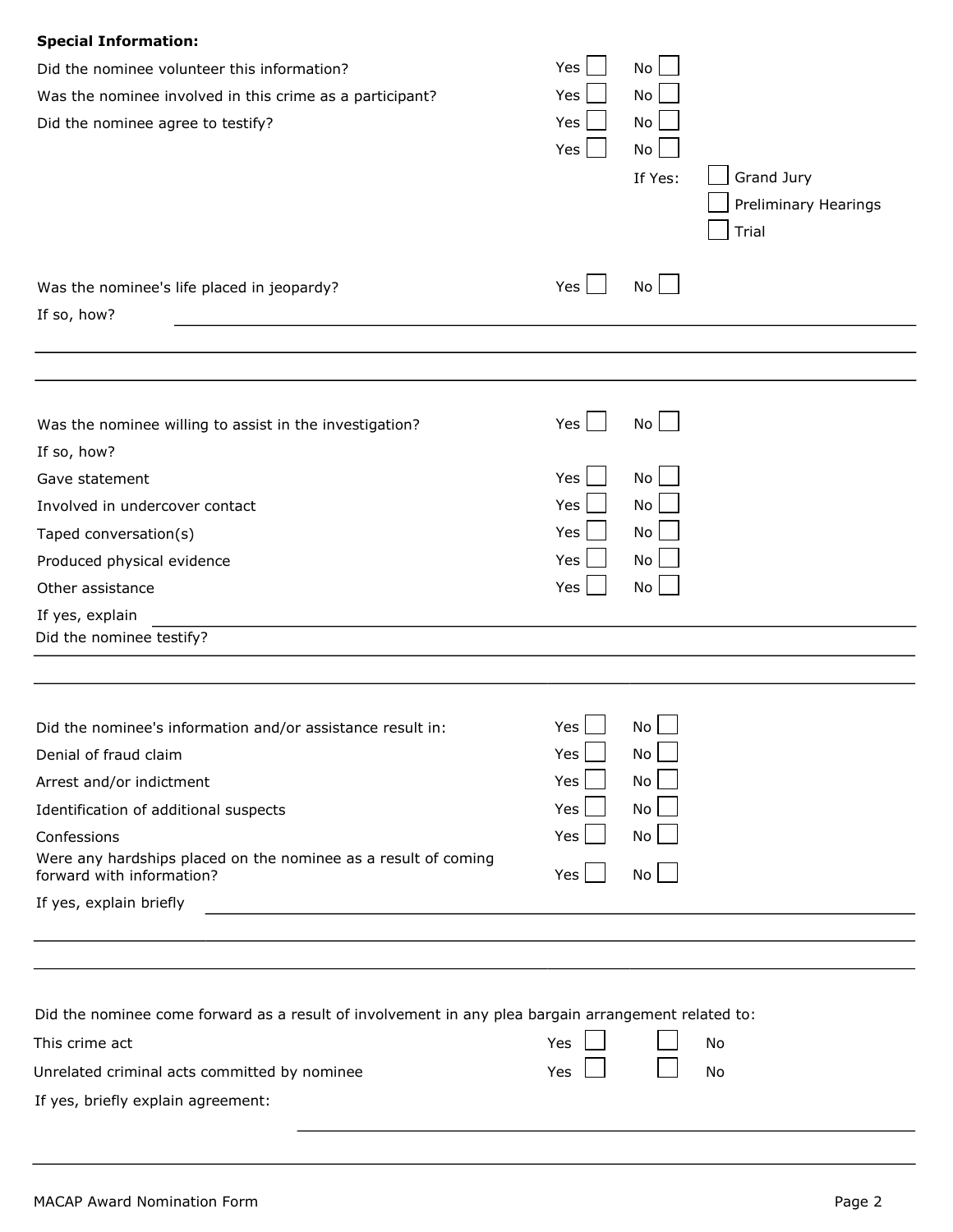| Narrative Comments:          |                                                                          |
|------------------------------|--------------------------------------------------------------------------|
| I think should<br>following: | be considered for the Arson Alert Committee's Arson Award because of the |
|                              |                                                                          |
|                              |                                                                          |
|                              |                                                                          |
|                              |                                                                          |
|                              |                                                                          |
|                              |                                                                          |
|                              |                                                                          |
|                              |                                                                          |
|                              |                                                                          |
|                              |                                                                          |
|                              |                                                                          |
|                              |                                                                          |
|                              |                                                                          |
|                              |                                                                          |
|                              |                                                                          |
|                              |                                                                          |